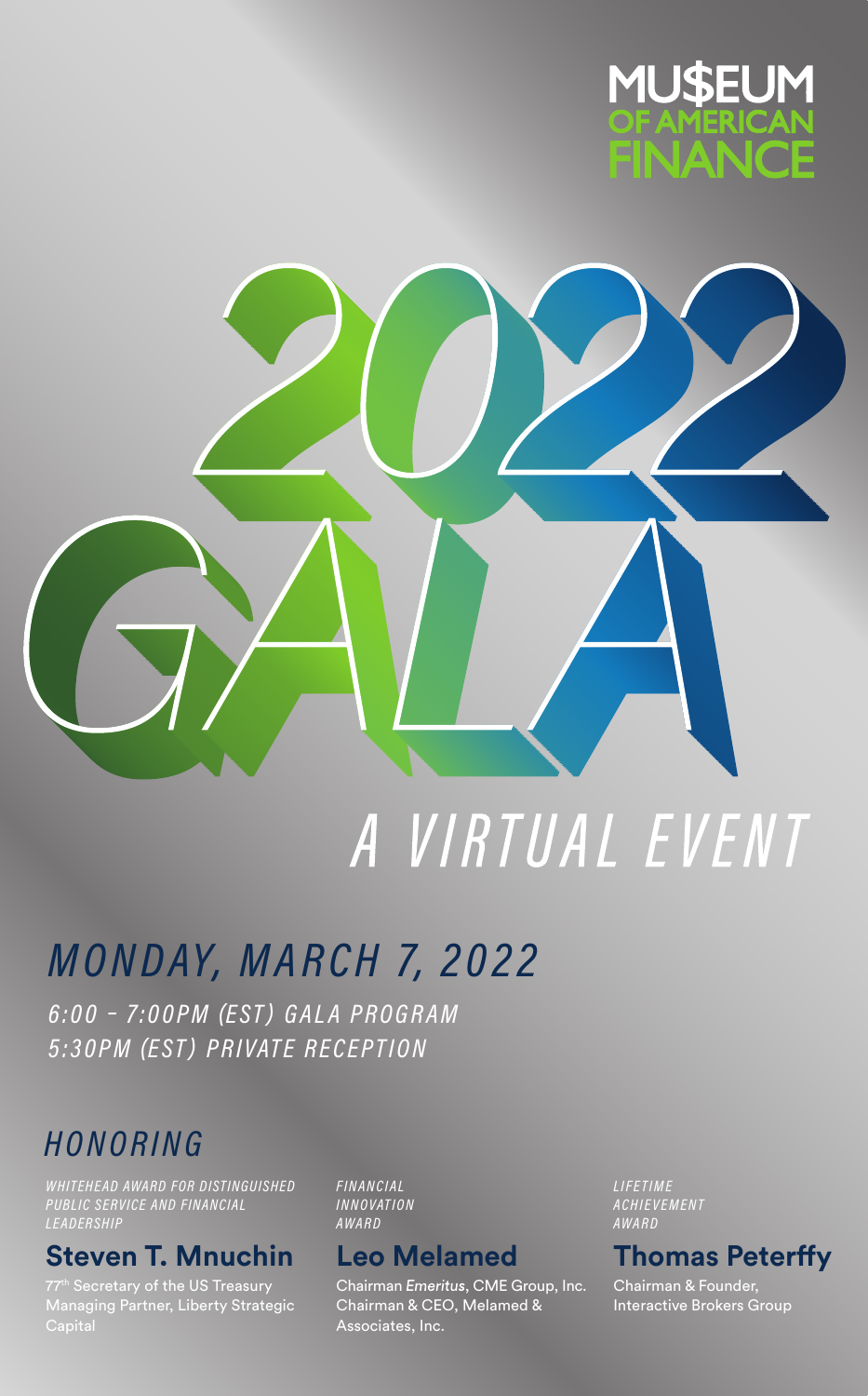The Board of Trustees of the

MUSEUM OF AMERICAN FINANCE and GALA CO-CHAIRS

request the pleasure of your company at the Museum's



HONORING

## **Steven T. Mnuchin**

77th Secretary of the US Treasury Managing Partner, Liberty Strategic Capital

WITH THE WHITEHEAD AWARD FOR DISTINGUISHED PUBLIC SERVICE AND FINANCIAL LEADERSHIP

INTRODUCTION BY **Michael Milken** Chairman, Milken Institute

## **Leo Melamed**

Chairman Emeritus, CME Group, Inc. Chairman & CEO, Melamed & Associates, Inc.

WITH THE FINANCIAL INNOVATION AWARD

INTRODUCTION BY **Jordan Melamed** Producer/Director, Outcry Films

## **Thomas Peterffy**

Chairman & Founder, Interactive Brokers Group

WITH THE LIFETIME ACHIEVEMENT AWARD

INTRODUCTION BY **Bob Pisani** Senior Markets Correspondent, CNBC

SPECIAL RECOGNITION OF SERVICE TO

**John E. Herzog** Founder & Chairman Emeritus, Museum of American Finance

INTRODUCTION BY

**Professor Richard Sylla** Former Chair, Museum of American Finance

CO-HOSTS: **Peter A. Cohen** Chair, Museum of American Finance **David Cowen** President & CEO, Museum of American Finance

MASTERS OF CEREMONY:

**Consuelo Mack** Executive Producer & Managing Editor, Consuelo Mack WealthTrack

**Bob Pisani** Senior Markets Correspondent, CNBC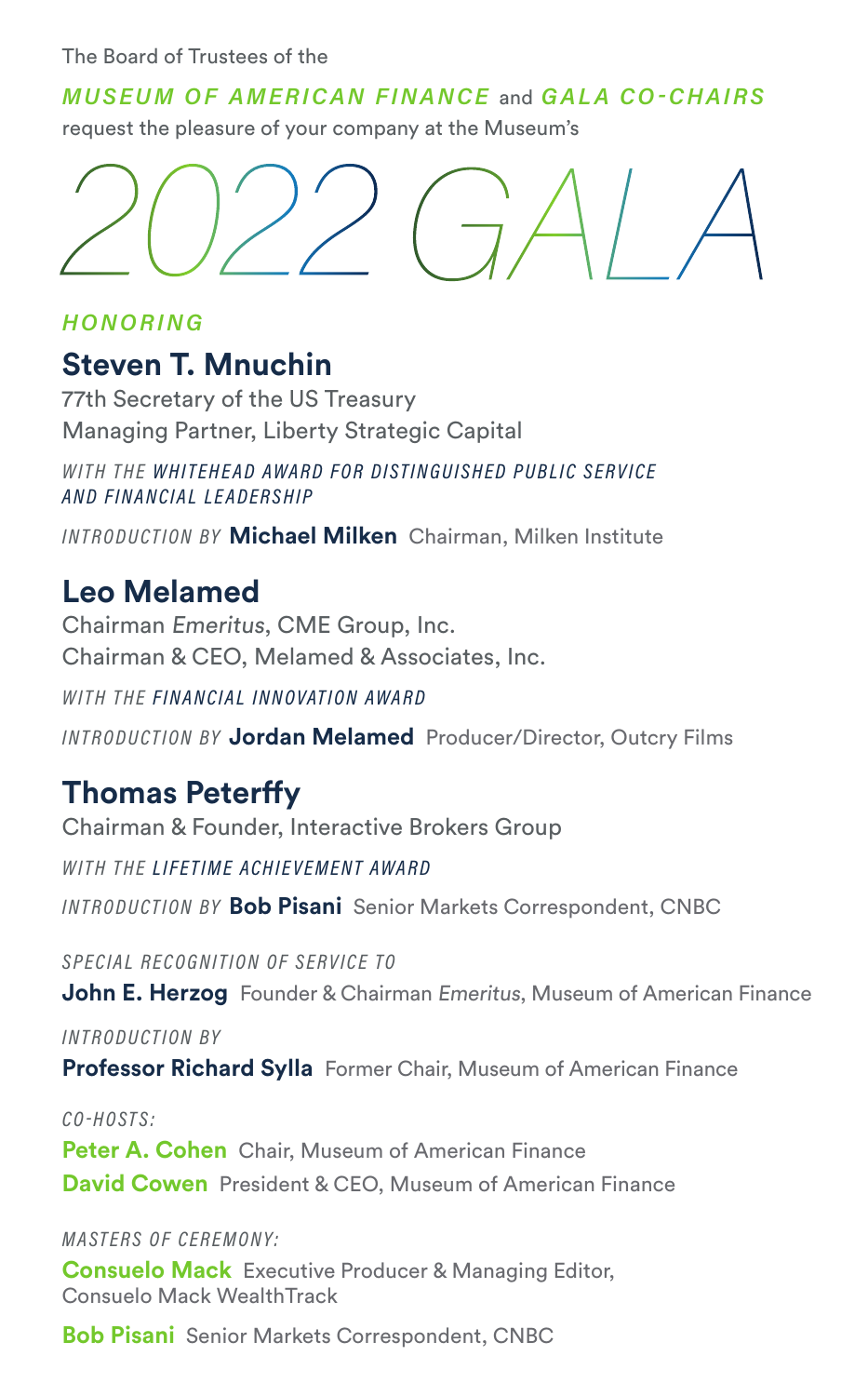#### MUSEUM OF AMERICAN FINANCE GALA CO-CHAIRS°

William H. Donaldson FORMER CHAIRMAN SECURITIES & EXCHANGE **COMMISSION** 

Craig S. Donohue EXECUTIVE CHAIRMAN OCC

Terrence A. Duffy CHAIRMAN & CEO CME GROUP

Jeffrey M. Solomon CHAIR & CEO COWEN INC.

Joseph Tarantino PRESIDENT & CEO PROTIVITI

Paul Taylor PRESIDENT & CEO FITCH GROUP

Jan van Eck CEO VAN ECK FUNDS

Gerald Walker CEO ING AMERICAS

> ° AS OF FEBRUARY 2, 2022

#### BOARD OF TRUSTEES

| Peter A. Cohen                               | John P. Davidson, III  | Joseph Mecane                                                       |  |
|----------------------------------------------|------------------------|---------------------------------------------------------------------|--|
| <b>CHAIR</b><br>David Cowen<br>PRESIDENT/CEO | <b>Peter Davis</b>     | Elizabeth O'Melia                                                   |  |
|                                              | Charles Elson*         | <b>Chris Perry</b>                                                  |  |
| Andrea de Cholnoky<br><b>CO-VICE CHAIR</b>   | Eileen Fahey           | <b>Brad Peterson</b>                                                |  |
| Karen Seitz                                  | Adam Goldstein         | <b>Bob Pisani</b>                                                   |  |
| <b>CO-VICE CHAIR</b>                         | Martha Clark Goss      | Mark Shenkman                                                       |  |
| Sanford F. Crystal<br><b>TREASURER</b>       | Cory Gunderson         | David L. Shuler                                                     |  |
| Alvi Abuaf                                   | <b>Bradford Hu</b>     | Maria E. Smith                                                      |  |
| Peter Akwaboah                               | <b>Carol Kaimowitz</b> | Richard Sylla                                                       |  |
| Gregory W. Bauer                             | Glenn Kaufman          | Saul Van Beurden                                                    |  |
| Marcy Cohen                                  | Ranch Kimball          | Charles V. Wait                                                     |  |
| Lawrence A.<br>Cunningham                    | Mitti Liebersohn       | John E. Herzog<br><b>CHAIRMAN &amp; TRUSTEE</b><br><b>FMERITIIS</b> |  |
|                                              | Consuelo Mack          |                                                                     |  |

#### ADVISORY COUNCIL

William H. Donaldson CHAIR EMERITUS

William C. Dudley William B. Harrison Henry Kaufman Duncan Niederauer

**EMERITUS** 

\* ADVISORY TRUSTEE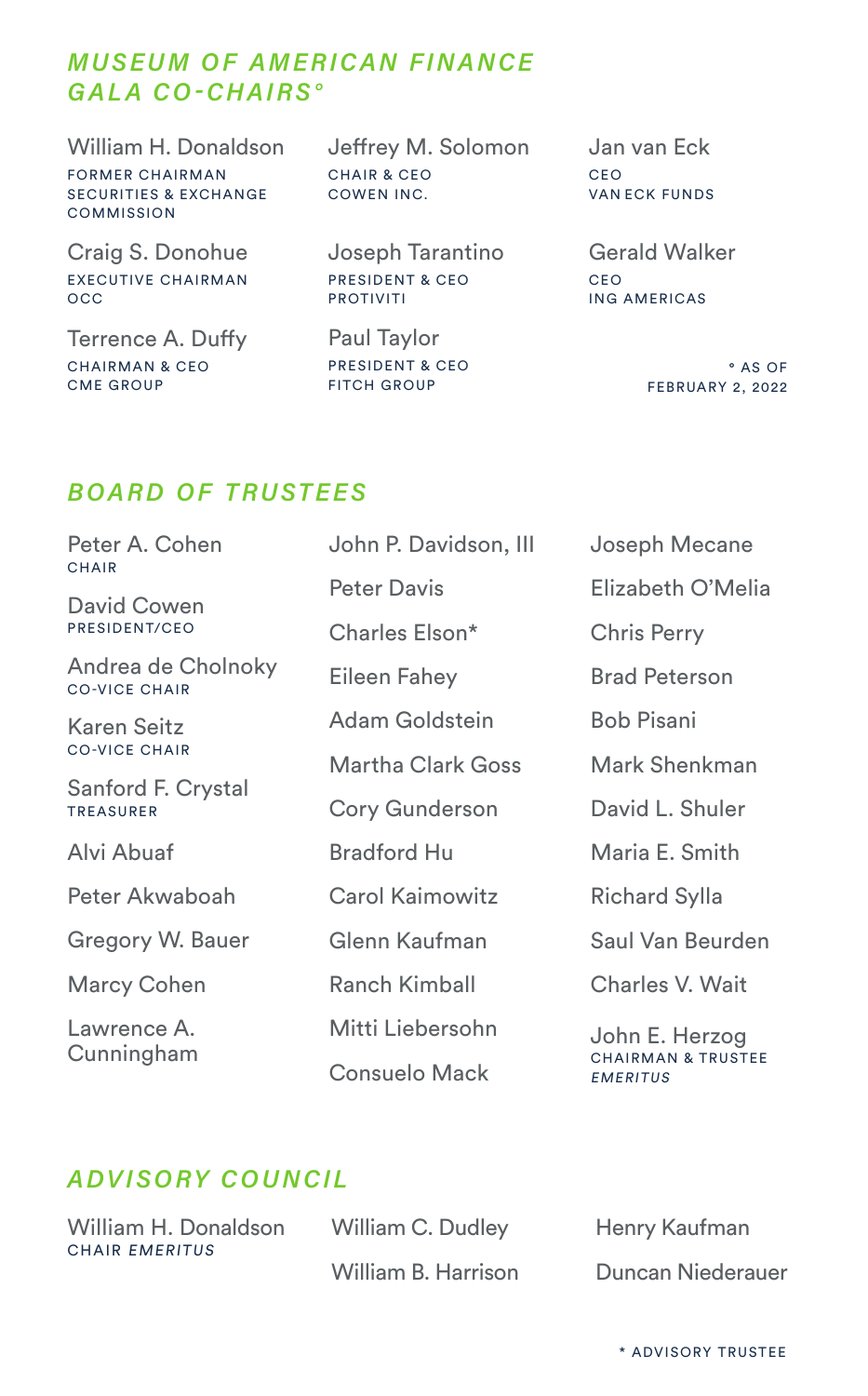#### HONORING

**Steven T. Mnuchin Leo Melamed Thomas Peterffy**

## MONDAY, MARCH 7, 2022

6:00 – 7:00PM (EST) GALA PROGRAM 5: 30 PM (EST) PRIVATE RECEPTION

#### I/WE WOULD BE DELIGHTED TO ACCEPT YOUR INVITATION. PLEASE RESERVE:

- PLATINUM SPONSOR AT \$100,000 Platinum Sponsorship includes VIP reception and all benefits as outlined below.
- \_\_\_\_\_\_ GOLD SPONSOR AT \$50,000 Gold Sponsorship includes VIP reception and all benefits as outlined below.
- \_\_\_\_\_\_ SILVER SPONSOR AT \$25,000 Silver Sponsorship includes all benefits as outlined below.
- \_\_\_\_\_\_ BRONZE SPONSOR AT \$15,000 Bronze Sponsorship includes all benefits as outlined below.

#### INDIVIDUAL SUPPORTERS:

- DONORS (\$5,000) Includes 5 guests each
- FRIENDS (\$1,500) Includes 1 guest each

Contributions are fully tax deductible. The Museum's tax ID number is 13-3540880.

I/We cannot attend, but enclosed is a contribution to support the Museum of American Finance in the amount of  $\quad$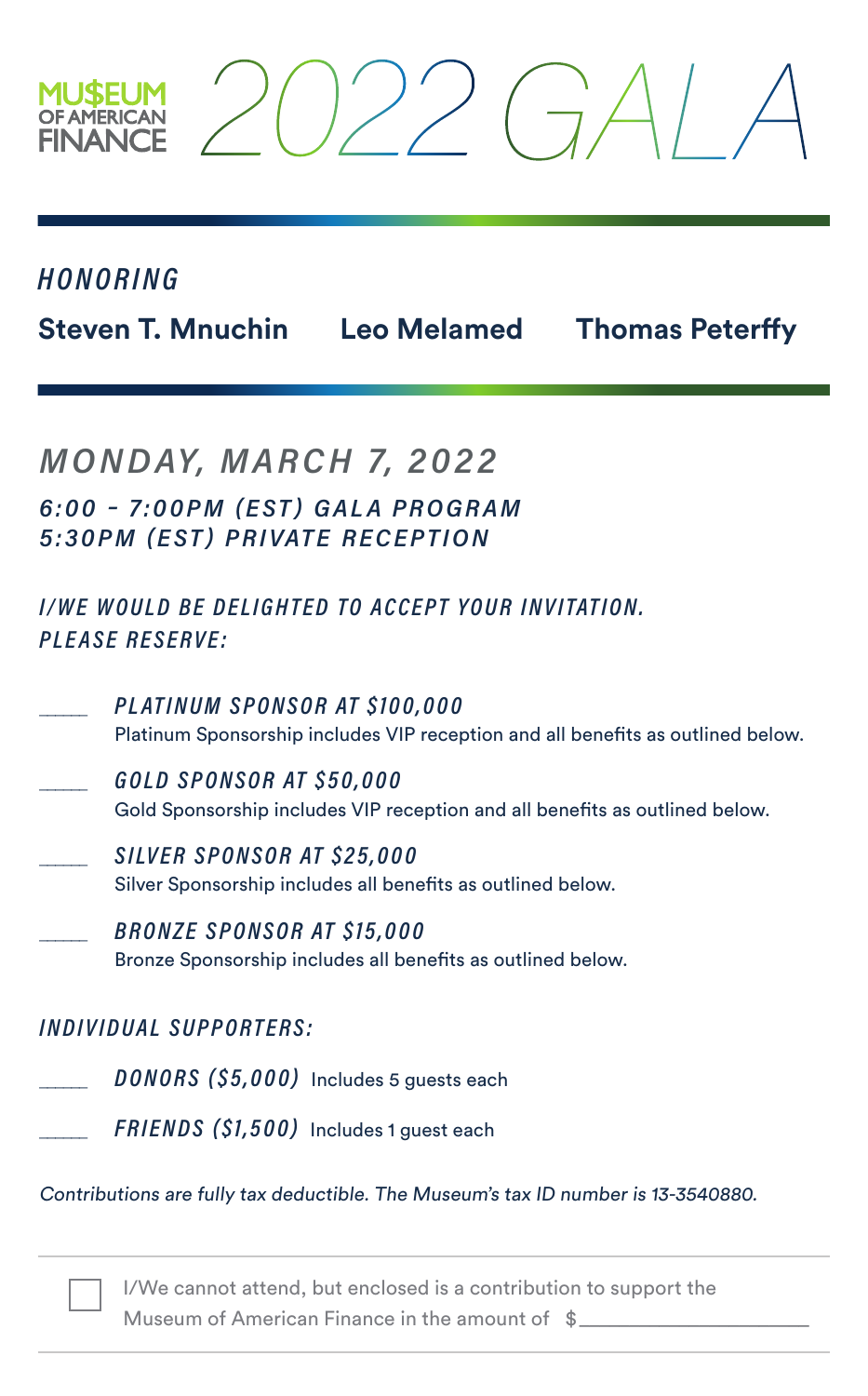## PAYMENT & CONTACT INFORMATION

# PROGRAM LISTING: \_\_\_\_\_\_\_\_\_\_\_\_\_\_\_\_\_\_\_\_\_\_\_\_\_\_\_\_\_\_\_\_\_\_\_\_\_\_\_\_\_\_\_\_\_\_\_\_\_\_\_\_\_\_\_\_\_\_\_\_\_\_\_\_ (Please list your name or company exactly as you wish it to appear in the program.) NAME: \_\_\_\_\_\_\_\_\_\_\_\_\_\_\_\_\_\_\_\_\_\_\_\_\_\_\_\_\_\_\_\_\_\_\_\_\_\_\_\_\_\_\_\_\_\_\_\_\_\_\_\_\_\_\_\_\_\_\_\_\_\_\_\_\_\_\_\_\_\_\_\_\_\_\_\_\_\_\_\_\_ COMPANY: \_\_\_\_\_\_\_\_\_\_\_\_\_\_\_\_\_\_\_\_\_\_\_\_\_\_\_\_\_\_\_\_\_\_\_\_\_\_\_\_\_\_\_\_\_\_\_\_\_\_\_\_\_\_\_\_\_\_\_\_\_\_\_\_\_\_\_\_\_\_\_\_\_\_\_\_ ADDRESS: \_\_\_\_\_\_\_\_\_\_\_\_\_\_\_\_\_\_\_\_\_\_\_\_\_\_\_\_\_\_\_\_\_\_\_\_\_\_\_\_\_\_\_\_\_\_\_\_\_\_\_\_\_\_\_\_\_\_\_\_\_\_\_\_\_\_\_\_\_\_\_\_\_\_\_\_ CITY: \_\_\_\_\_\_\_\_\_\_\_\_\_\_\_\_\_\_\_\_\_\_\_\_\_\_\_\_\_\_\_\_\_\_ STATE: \_\_\_\_\_\_\_\_\_ ZIP: \_\_\_\_\_\_\_\_\_\_\_\_\_\_\_ DAYTIME TELEPHONE: \_\_\_\_\_\_\_\_\_\_\_\_\_\_\_\_\_\_\_\_\_\_\_\_\_\_\_\_\_\_\_\_\_\_\_\_\_\_\_\_\_\_\_\_\_\_\_\_\_\_\_\_\_\_\_\_\_\_\_\_\_ EMAIL: \_\_\_\_\_\_\_\_\_\_\_\_\_\_\_\_\_\_\_\_\_\_\_\_\_\_\_\_\_\_\_\_\_\_\_\_\_\_\_\_\_\_\_\_\_\_\_\_\_\_\_\_\_\_\_\_\_\_\_\_\_\_\_\_\_\_\_\_\_\_\_\_\_\_\_\_\_\_\_\_\_ CHECK IS ENCLOSED IN THE AMOUNT OF: Please make checks payable to Museum of American Finance. I/We wish to pay by credit card:  $\Box$  VISA  $\Box$  MC  $\Box$  American Express CARD NUMBER:  $\begin{array}{cc} \text{CARD} & \text{NUMBER:} \end{array}$ SIGNATURE: \_\_\_\_\_\_\_\_\_\_\_\_\_\_\_\_\_\_\_\_\_\_\_\_\_\_\_\_\_\_\_\_\_\_\_\_\_\_\_\_\_\_\_\_\_\_\_\_\_\_\_\_\_\_\_\_\_\_\_\_\_\_\_\_\_\_\_\_\_\_\_\_\_\_

#### MAIL TO: MUSEUM OF AMERICAN FINANCE 222 BROADWAY, 19TH FLOOR, NEW YORK, NY 10038

For further information, please contact Mindy Ross at mross@moaf.org.

Contributions are fully tax deductible.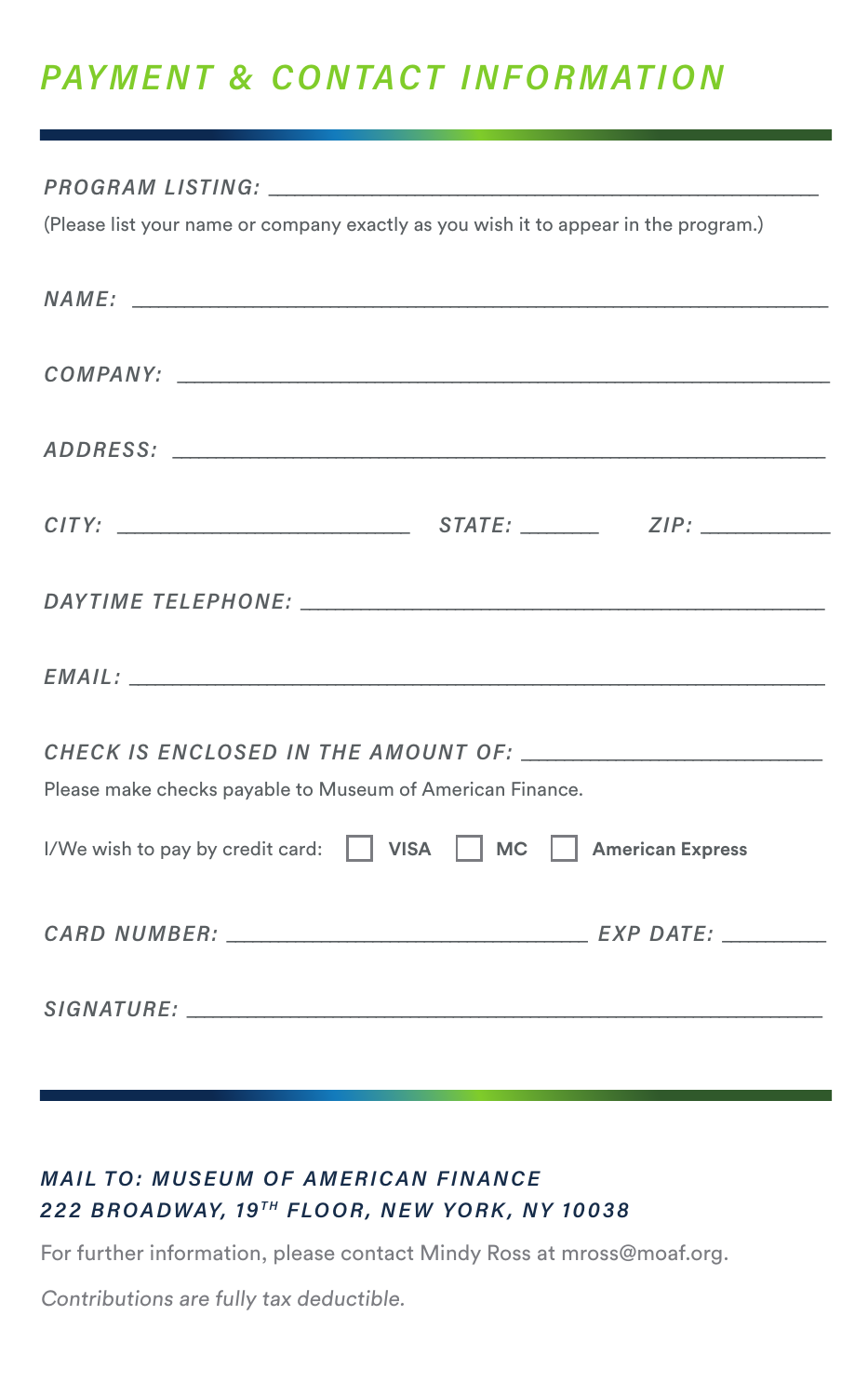## 2022 GALA SPONSORSHIP BENEFITS

| SPONSORSHIP<br><b>BENEFITS</b>                                          | PLATINUM<br><b>PRESENTING</b><br><b>SPONSOR</b><br>\$100,000 | GOLD<br><b>SPONSOR</b><br>\$50,000 | <b>SILVER</b><br>SPONSOR<br>\$25,000 | <b>BRONZE</b><br><b>SPONSOR</b><br>\$15,000 |
|-------------------------------------------------------------------------|--------------------------------------------------------------|------------------------------------|--------------------------------------|---------------------------------------------|
| Personal virtual<br>congratulatory CEO<br>message (pre-recorded)        | X                                                            | X                                  |                                      |                                             |
| Advertisement in<br>digital gala journal                                | <b>FULL PAGE</b>                                             | HALF PAGE                          |                                      |                                             |
| Executive access to<br>private virtual<br>reception at 5:30pm           | $\sf X$                                                      | X                                  |                                      |                                             |
| Pre-gala social media:<br>individual company<br>recognition (with logo) | X                                                            | X                                  |                                      |                                             |
| Acknowledgment<br>in opening remarks                                    | $\overline{\mathsf{X}}$                                      | X                                  |                                      |                                             |
| Registration for individual<br>guests                                   | 20                                                           | 20                                 | 20                                   | 10                                          |
| Recognition throughout<br>virtual program (with<br>logo)                | X                                                            | X                                  | X                                    |                                             |
| Inclusion in press release                                              | $\overline{\mathsf{X}}$                                      | X                                  | X                                    |                                             |
| Recognition in digital gala<br>journal (with logo*)                     | $\overline{X^*}$                                             | $X^*$                              | $\overline{X^*}$                     | X                                           |
| <b>Recognition on Museum</b><br>website and social media                | X                                                            | X                                  | X                                    | X                                           |
| Recognition in Museum's<br>quarterly digital magazine                   | X                                                            | X                                  | X                                    | x                                           |